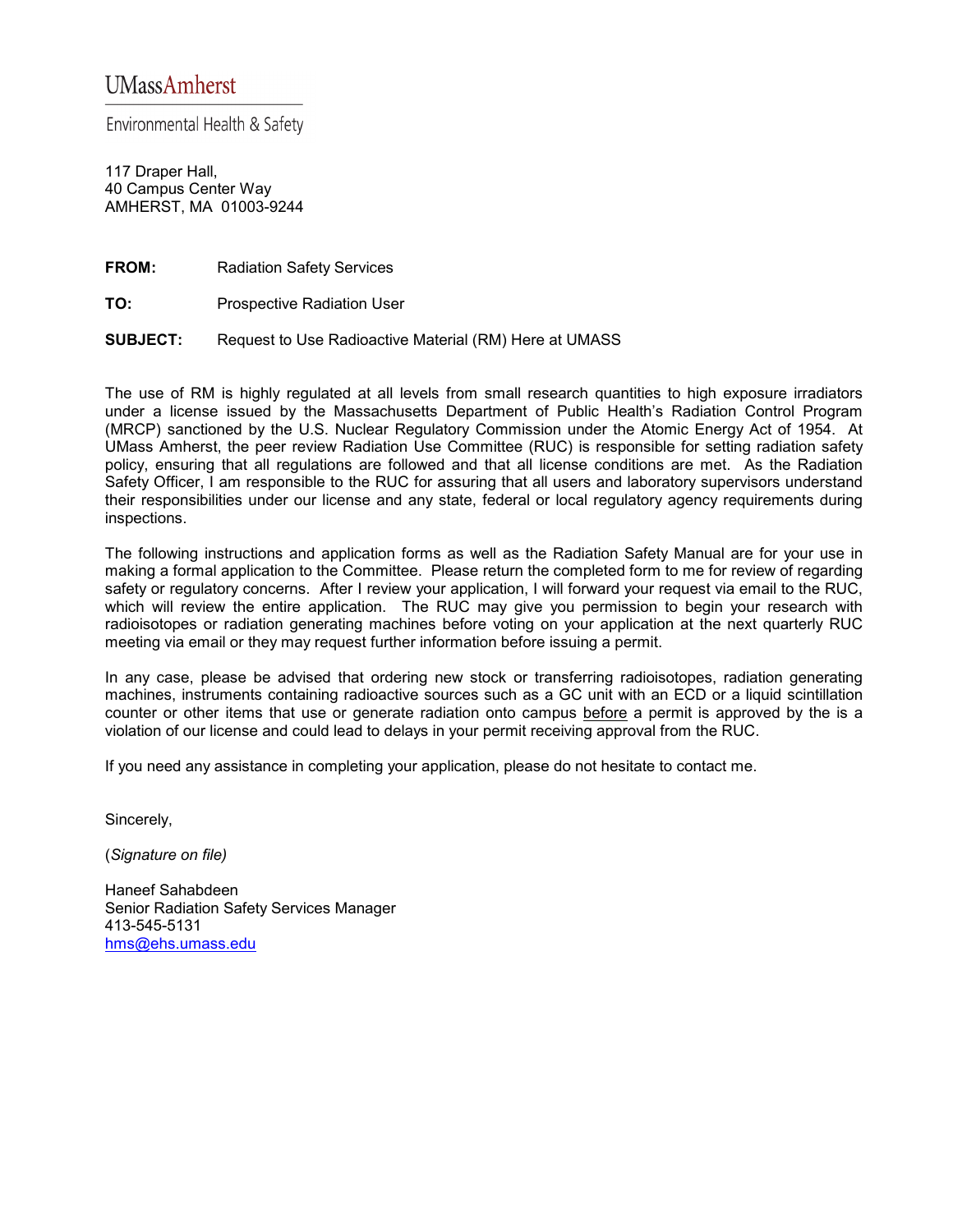# **RADIATION PERMIT APPLICATION / RENEWAL INSTRUCTIONS**

1. The person applying for Authorized Principle Investigator status must complete a "Radiation Permit Application". The application is reviewed by EH&S for radiation safety before it is forwarded for final approval by the Radioisotope Use Committee.

2. The Authorized Principle Investigator must submit a list of all personnel who will be using radioactive materials (RAM) in experimental procedures to EH&S (see Part B)

3. The Authorized Principle Investigator must complete a radiation safety profile to the Radiation Safety Officer for a safety review (Part B and Part C of this application) a copy of each experimental procedure (protocol) utilizing RAM under to be authorized under this permit.

For example, while  $dCT^{32}P$  and  $dAT^{32}P$  hybridization experiments may require only one protocol because of their similarity, two protocols would be needed for the I-125 permit where one experiment uses pre-packaged RIA kits and the second experiment involves radiosynthesis using Na<sup>125</sup>I in the elemental form. For any experiment involving animals, a review by the UMass Amherst IACUC is required prior to the protocol being submitted to the RUC.

The protocol should include all instruments and equipment used during the procedure, the model and type of radiation generating machines, rooms or areas of rooms where radiation work will take place, maximum specific activity of labeled solution to be used and a brief step-by-step procedure with flow chart to determine handling hazards. Please list the reagents and volumes to be used.

4. All personnel to be working with RAM are required to attend a radiation safety training session conducted by EH&S prior to beginning work with RAM. Training dates and times are posted on the EH&S website: [www.ehs.umass.edu.](http://www.ehs.umass.edu/) In addition, the Authorized Principal Investigator is required to complete

5. Each lab (or group of adjoining labs) where radioactive materials are in use will be supplied with a copy of the UMASS Radiation Safety Manual. The following signs must be posted in prominent locations where radiation workers can regularly read them:

- a. Form MRCP "Notice to Employees"
- b. The location of where laboratory personnel may obtain copies of 105 CMR 120.000 Regulations Title 10, "To Control the Radiation Hazards of RAM and of Machines which Emit Ionizing Radiation"
- c. Pertinent safety memoranda and signs from EH&S.

In addition to the above posting, signs, stickers or tags reading "Caution Radioactive Materials" **must** be on each entrance to the room, on refrigerators or where radioactive materials are stored, on fume hoods or incubators that use radioactive materials and around the perimeter of the work bench or work area. All required postings may be obtained from EH&S.

6. Upon authorization and protocol review, the Radiation Safety Officer may request the researcher to perform a "Dry Run," i.e. run through the experimental procedure without using RAM. In any case, a member of the Radiation Safety Office will inspect the lab before work with RAM begins to assure that adequate safety precautions have been implemented as planned.

#### **Reminders – As Referenced from the UMASS Radiation Safety Manual**

- a. When ordering radioisotopes for experimental use, the order must be placed in the name of the Authorized Principal Investigator. EH&S must be notified of the order. All radioisotopes are delivered to the user by EH&S after receipt and inspection. After you place an order, you MUST notify EH&S using our website at [www.ehs.umass.edu](http://www.ehs.umass.edu/) and then selecting "Radioactive Material Order Notification."
- b. Laboratories using or storing radioactive materials will be inspected for radioactive contamination on a regular basis by EH&S. If contamination is found, the lab will be notified by EH&S as to the location and nature of the contamination. It is the responsibility of laboratory personnel to clean any contaminated areas (except in extremely severe cases, like those involving a spill) at the end of an experiment or before leaving the laboratory at the end of the workday.
- c. Review the Emergency Procedures in the Radiation Safety Manual prior to beginning work with radioisotopes or radiation generating machines. Ensure that your entire staff who use the lab,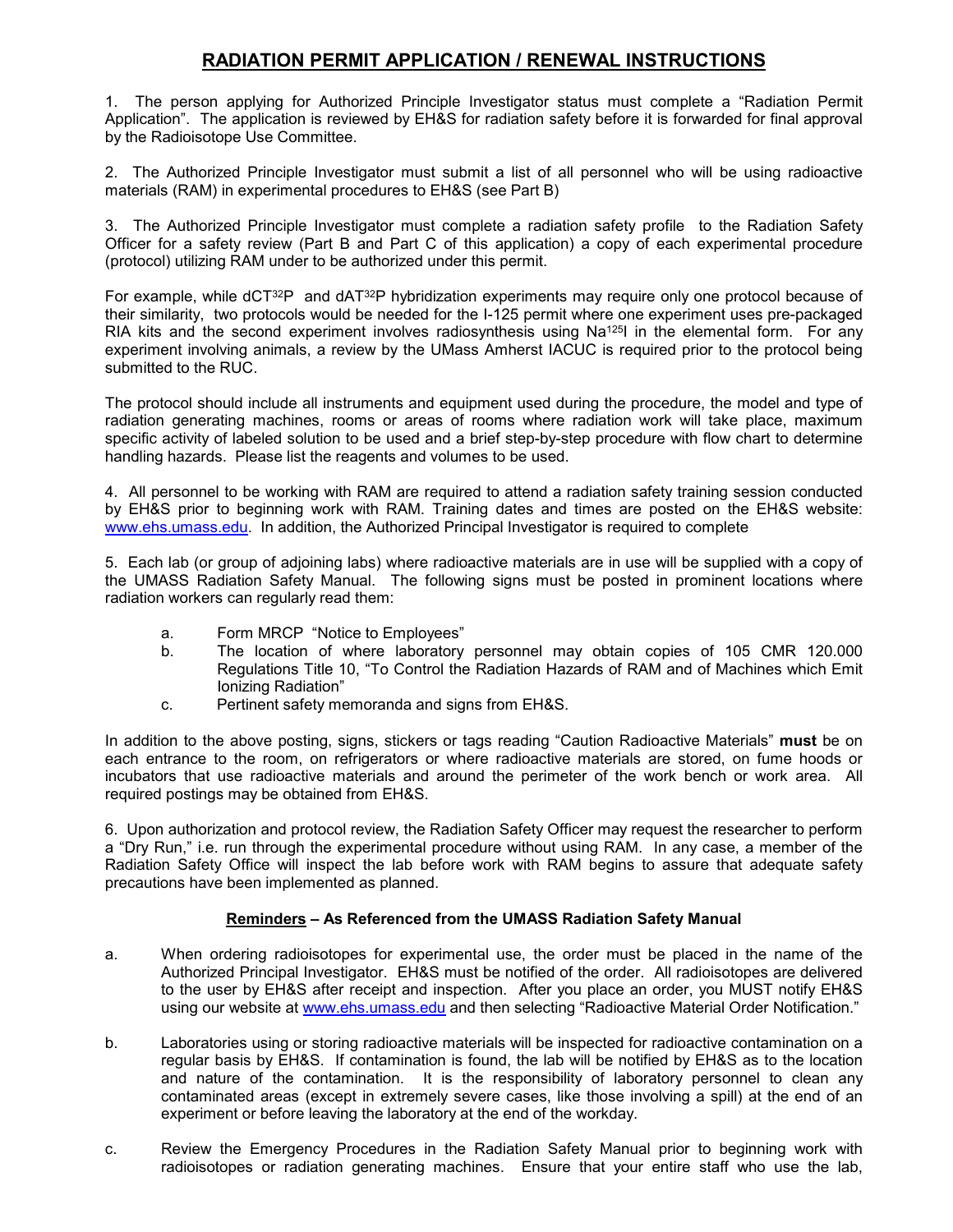especially those who are not working with radiation, know there are health and safety issues associated with radiation and that they are empowered to bring any laboratory or personal safety concerns directly to EH&S. The EH&S contact number is 545-2682.

d. Please review all applicable waste disposal segregation procedures for your experiments. Please ensure that anyone who is listed as a radiation user under this permit is acquainted with the proper waste disposal procedures so that we may stay in compliance with very strict waste segregation, packaging and disposal regulations. All radioactive waste picked up will be picked up upon request by visiting our website at [www.ehs.umass.edu](http://www.ehs.umass.edu/) and selecting "Hazardous Waste Pickup Request". Pickup may take place at any time during the day so it is important that your RAM waste be properly labeled (name, isotope, activity, and date) and packaged before pickup. Please feel free to contact EH&S for assistance in determining the proper holding.

#### **The Radiation Safety Checklist (Part C) must be completed for all new permits and permit renewals.**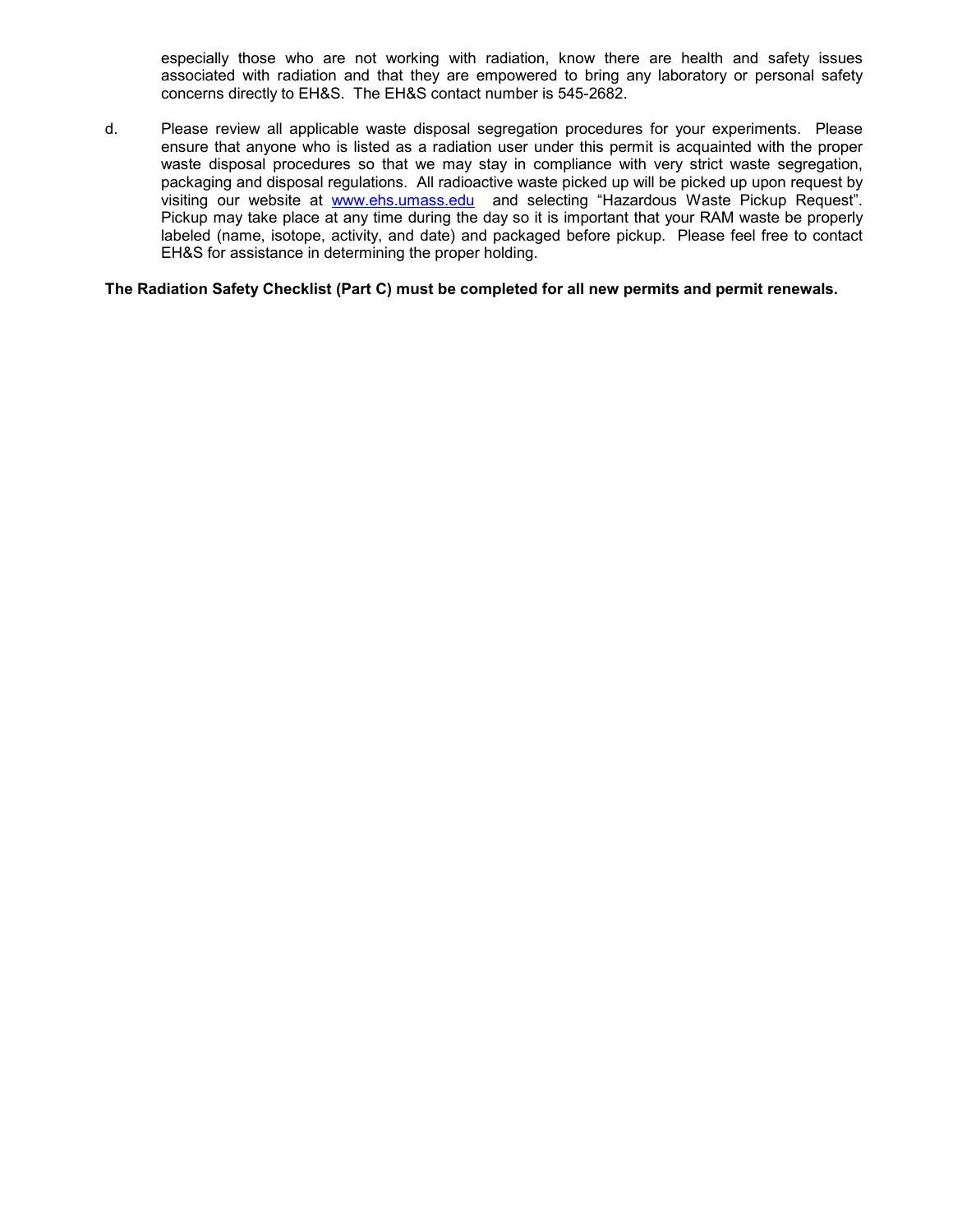# **UNIVERSITY OF MASSACHUSETTS AMHERST RADIATION PERMIT APPLICATION PART A**

**INSTRUCTIONS:**Please complete all pertinent items, and forward to Radiation Safety Officer, EH&S, 117 Draper Hall, Fax: 545-2600

| Name of Applicant                                                                                                                                               |                          | Department                 |                                      | <b>Office Location</b>               |  | Telephone                                               |
|-----------------------------------------------------------------------------------------------------------------------------------------------------------------|--------------------------|----------------------------|--------------------------------------|--------------------------------------|--|---------------------------------------------------------|
| Building and room numbers where radiation will be used or stored<br>Initial Application                                                                         |                          | $\Box$ Renewal             | Add Isotope(s)                       | Increase Limits                      |  | Room Change<br>(Complete Part A only)<br>Remove Nuclide |
| (AAAAAAAAA Complete Parts A, B and C AAAAAAAAA)<br>Radioisotope information. (Attach a supplementary sheet, if more space is needed.)<br><b>Activity Limits</b> |                          |                            |                                      |                                      |  | (AAAAAA Complete Part A only AAAAAA)                    |
| <b>Nuclide</b><br>("X" for X-ray)                                                                                                                               | Per<br>Shipment<br>(mCi) | Per<br>Experiment<br>(mCi) | <b>Total Lab</b><br>Storage<br>(mCi) | Chemical compound<br>or x-ray device |  | <b>Experimental Use</b>                                 |
|                                                                                                                                                                 |                          |                            |                                      |                                      |  |                                                         |
|                                                                                                                                                                 |                          |                            |                                      |                                      |  |                                                         |
|                                                                                                                                                                 |                          |                            |                                      |                                      |  |                                                         |
|                                                                                                                                                                 |                          |                            |                                      |                                      |  |                                                         |

Persons who will perform protocols or experiments on this permit.

| Approved Principal Investigator (Print) | Signature | Date |
|-----------------------------------------|-----------|------|
|                                         |           |      |
| Reviewed by Radiation Safety (Print)    | Signature | Date |
|                                         |           |      |
| Authorized by Radiation Use Committee   | Signature | Date |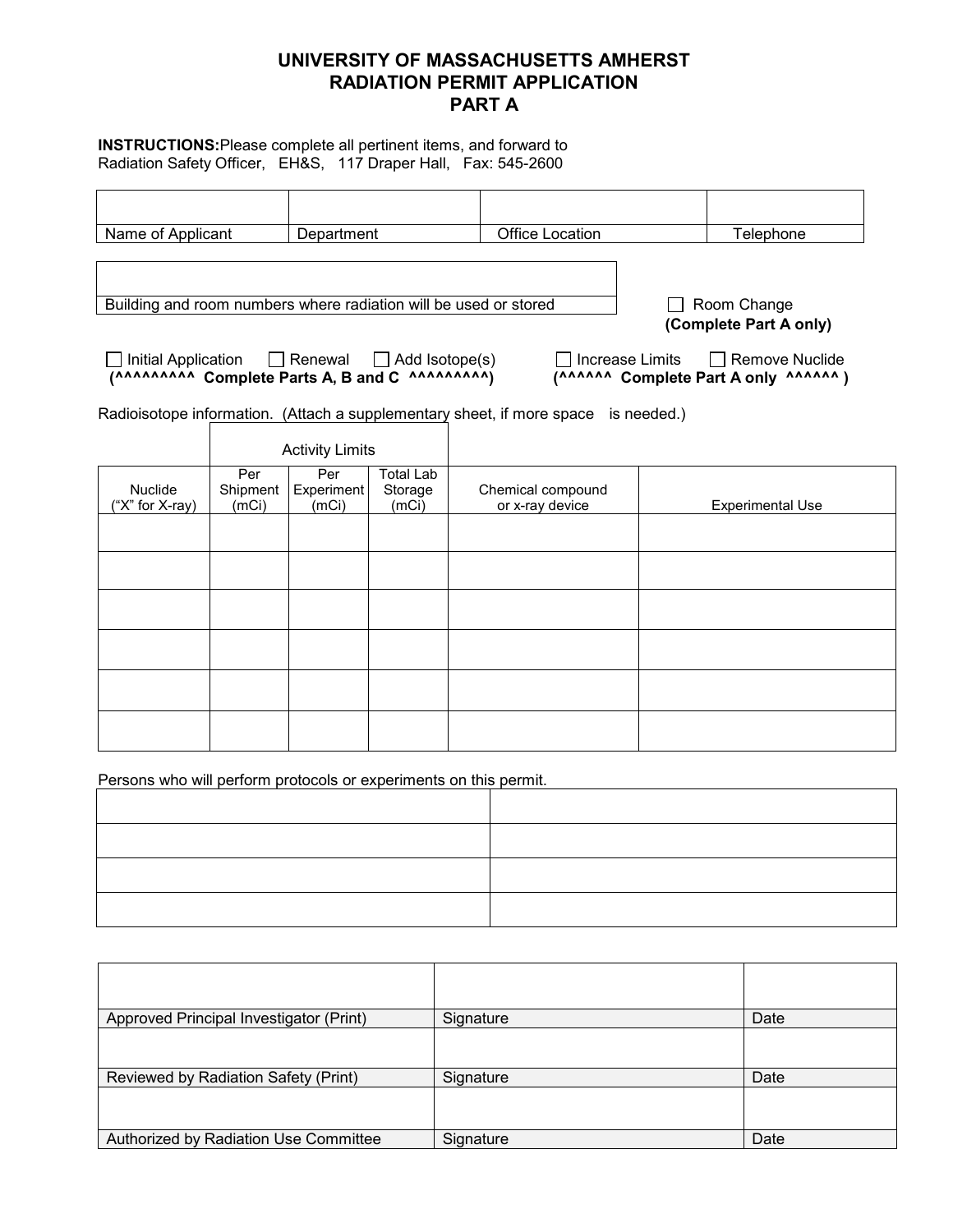# **UNIVERSITY OF MASSACHUSETTS AMHERST RADIATION PERMIT APPLICATION PART B**

Provide a brief, step-by-step description and a flow chart for each radionuclide and each different experiment or protocol to be approved under this permit.

#### **Example protocol: Random primer labeling DNA probes with [a -32P] dCTP for**

Southern hybridization analysis (from video)

- thaw 32P-dCTP for at least 30 minutes. DO NOT let sample vial sit for more than 1hr.
- in 1.5ml microcentrifuge tube, mix reagents ( *not stated: reagent volume = 35ul )*
- add 5ul (50uCi) of 32P-dCTP
- add 2ul of 0.2M EDTA, pH 8.0, mix well.
- add 78ul of STE buffer, mix well
- pipette 100ul of probe directly into center of spin column. Spin at 1500rpm for 4min
- count 50ul of probe to determine radioactivity. Boil for 5 min then place on ice
- in plastic bag, add probe to nylon membrane. Seal bag and put in 65°C water bath
- wash blot with mild agitation. Repeat until blot reads 10-15 cps with G-M meter
- pour leftover wash in liquid radioactive waste bottle
- place blot in plastic bag, seal bag, flatten blot, place in cassette
- DO NOT shift blot. Lock cassette cover gently. Record date/time blot placed in freezer
- place used spin column in 50ml screw-top tube. Discard column in dry radioactive waste

### **Example Flow Chart Using 32P Southern Hybridization Assay**



Please note: In this example, only the liquid waste and autoradiograph filter would be able to be measured using a liquid scintillation counter. All solid waste values would need to be estimated by fractions

Therefore, for this example protocol, 80% of the initial sample was disposed of via the sink drain in the lab and 20% of the initial sample (50uCi) sent to disposal as solid waste would need to be estimated based on the fraction of the original aliquot that was disposed of as liquid waste. The fractions for liquid waste and solid waste would need to be entered on the inventory sheet each time a protocol is performed. End Example.